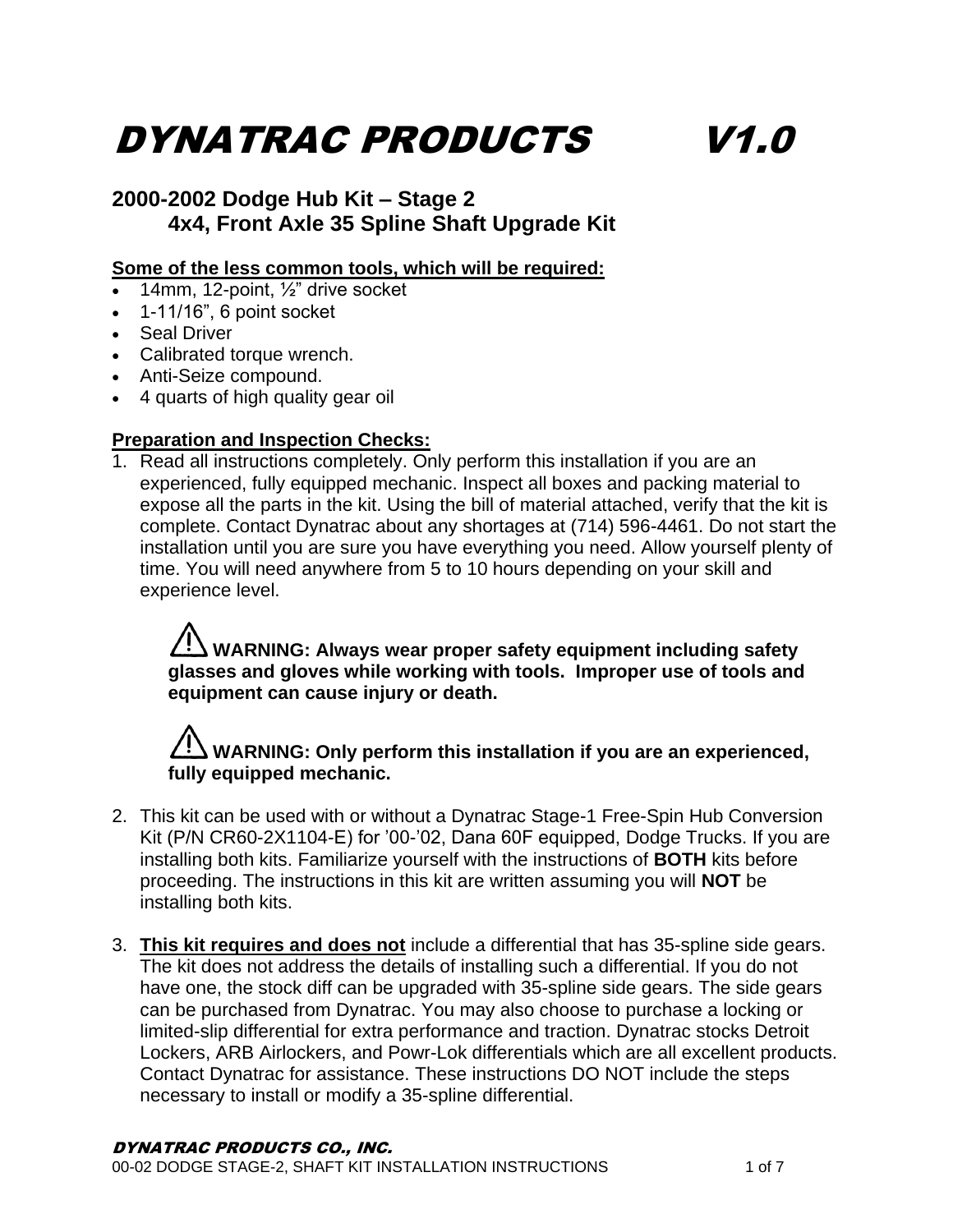- 4. Test fit your new inner shafts fully into the 35 spline differential. They should go in completely, easily and rotate freely. If it will not go in and bottom out, contact Dynatrac for assistance.
- 5. It is a good idea to replace the U-joints when installing this kit. We have designed it to include new U-joints.

### **INFORMATION: Replace old U-Joints if they are worn.**

6. Raise the front axle off the ground and secure with jack stands. Remove the wheels.

**WARNING: Always use appropriate jack stands when raising your vehicle. Never work under a vehicle that is not properly secured. Be sure to chock any wheels that are on the ground.**

#### **Begin Front Axle Teardown:**

- 7. Remove the differential cover and drain the gear oil. It is common for oil to leak into the axle housing tubes when the inner axles are pulled outward past the inner axle seals. It is best to thoroughly clean the inside of the axle tubes from any dirt, rust or oil residue BEFORE re-installing the axle shafts later in the install process.
- 8. Using the 1-11/16" socket and a long breaker bar (or impact gun), remove the cotter pin and the big nut at the center of the stock live spindle assembly. The nut can be very tight. Have someone step on the brake pedal to keep the stock hub from rotating if needed.
- 9. Remove the calipers and hang them securely from the frame without disconnecting the brake hoses. Remove the rotors.
- 10.**If truck is equipped with front ABS:** Remove the sensor and cable from the unit bearing. It is held in with only one (1) screw, and pulls straight out. Tie off and out of the way.

**CAUTION: Be careful not to damage the ABS sensor while removing it from the unit bearing.**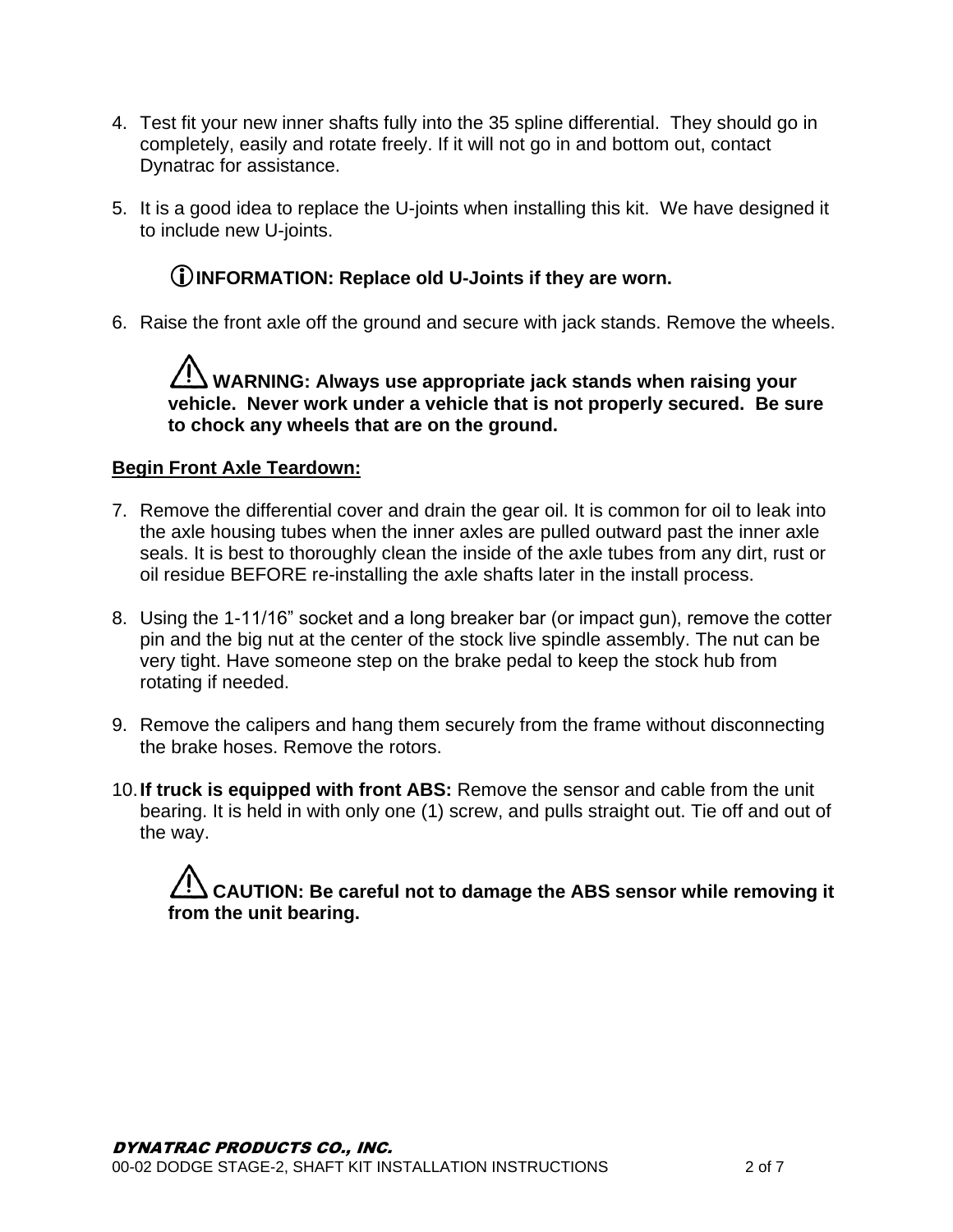11. To remove the unit bearing assembly: Use ONLY a 14mm 12 point socket to remove the 4 bolts that hold the live spindle assembly to the knuckle. Other sockets may appear to fit, but may cause the bolt heads to become rounded off!! They are removed from the backside. Set aside unit bearing and the brake shield.

## **WARNING: Do not use high heat to remove the live spindle from the knuckle, this can cause damage to the components and reduce their strength.**

- 12.Your truck is equipped with an axle disconnect mechanism in the RH axle tube. Remove the vacuum motor from the disconnect housing mid-way on the RH tube.
- 13.Remove the axle shaft assembly. It is only held in by tight seal tension at the differential. Use 1 or 2 pry bars between the yoke and the end of the axle housing to pull straight outward if necessary. Be careful not to damage your axle seals when removing the shafts. Set shafts aside.
- 14. At this time you must remove the differential and ring gear assembly to have access for the inner axle seal installation. Remove the bearing cap bolts. You should remove the differential and make certain that the carrier bearing races and the bearing caps are not mixed up. They must be re-installed in their exact original position. Now is the time to upgrade the differential to 35 spline side gears, or replace it with another differential that has 35 spline side gears. We recommend that this part of the job be performed by an experienced ring & pinion or axle mechanic.

#### **Begin Front Axle Reassembly:**

- 15.If you have not cleaned the inside of the axle tubes as discussed in Step 7. Do so at this time.
- 16.Assemble the new inner shafts to the stock outer shafts. **If you are installing Free-Spin Hub Conversion, refer to the instructions for that kit.**
- 17.There are 2 Axle Seal Housings provided for the '00-'02 Dodge trucks. They are identical. Either one may be used on the LH or RH side.
- 18.The new axle seals in the kit **ARE NOT IDENTICAL**, but look similar. Make certain that you install them in the correct position, or you WILL have a leak. They are as follows:

| Position                                                     | DT P/N      | CR P/N | National P/N |  |
|--------------------------------------------------------------|-------------|--------|--------------|--|
| LH (Drivers)                                                 | CR60-1175-B | 15522  | 472213       |  |
| (Note: this seal has a slightly smaller lip inside diameter) |             |        |              |  |
| RH (Pass)                                                    | CR60-1175-A | 16061  | 1999         |  |
| (Note: this seal has a slightly LARGER lip inside diameter)  |             |        |              |  |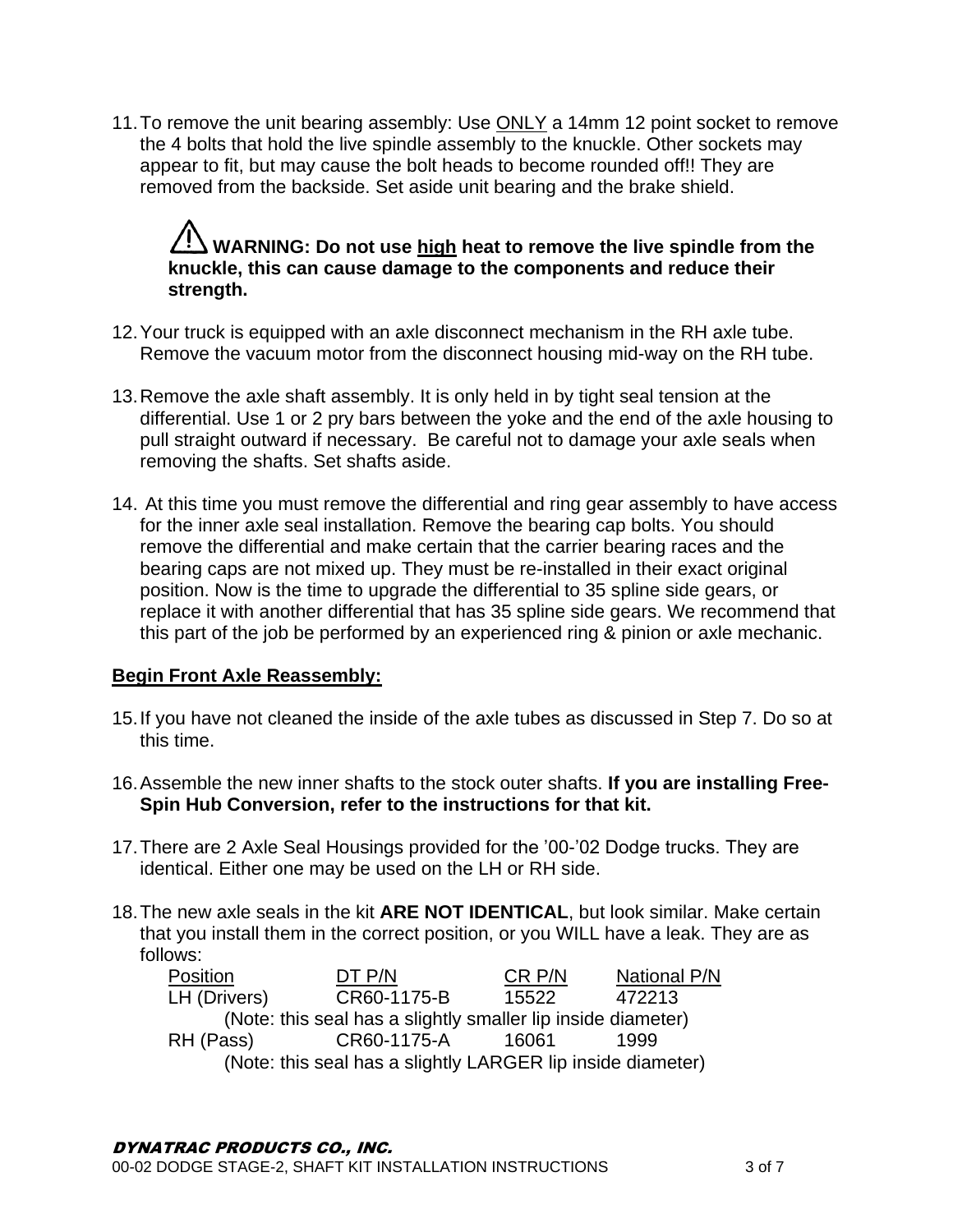- 19.Press the new axle seals into the axle seal housings.
- 20.Coat the seal bore on the inner end of the LH axle tube with a small amount of silicone. Press the LH inner axle seal and seal housing assembly into the tube from inside the pumpkin.
- 21.Perform the same operation on the seal and seal housing assembly that presses into the Disconnect Housing in the middle of the RH tube.
- 22.Coat the lips of both inner seals with grease.
- 23.Now is the time to re-install your 35 spline differential. Make certain that the carrier bearing races and the bearing caps are not mixed up. They must be re-installed in their exact original position. Now is the time to upgrade the differential to 35 spline side gears, or replace it with another differential that has 35 spline side gears. We recommend that this part of the job be performed by an experienced ring & pinion or axle mechanic.
- 24.Coat the seal surfaces on the inner shafts lightly with grease at the end of the shaft that is going into the differential.
- 25.Carefully insert each shaft assembly into the axle housing. Be careful not to get any dirt or other contamination on the shaft as you install it, as it could damage the bearings and seals. Guide the shaft up into the inner seal and differential gears. Use a rubber mallet to tap the end of the shaft inward until it stops. You may have to rotate the shaft to align the splines in the differential.
- 26.Replace the brake shield and unit bearing assembly. Make sure the shields are not on backwards, or the shield will not allow the rotor to be installed. Position the ABS sensor block at the 12 o'clock position.
- 27.Reuse your four (4) spindle mounting bolts (9/16-18 x 1.25") to secure the spindle to the knuckle. Apply Lock-tite 271 to the bolts. Tighten the bolts to 85 ft-lbs in a crisscross pattern. Make sure the spindle is firmly seated and there are no gaps between the knuckle, shield, or spindle.

# **WARNING: Use a calibrated torque wrench on all bolts. Always torque bolts in the order listed.**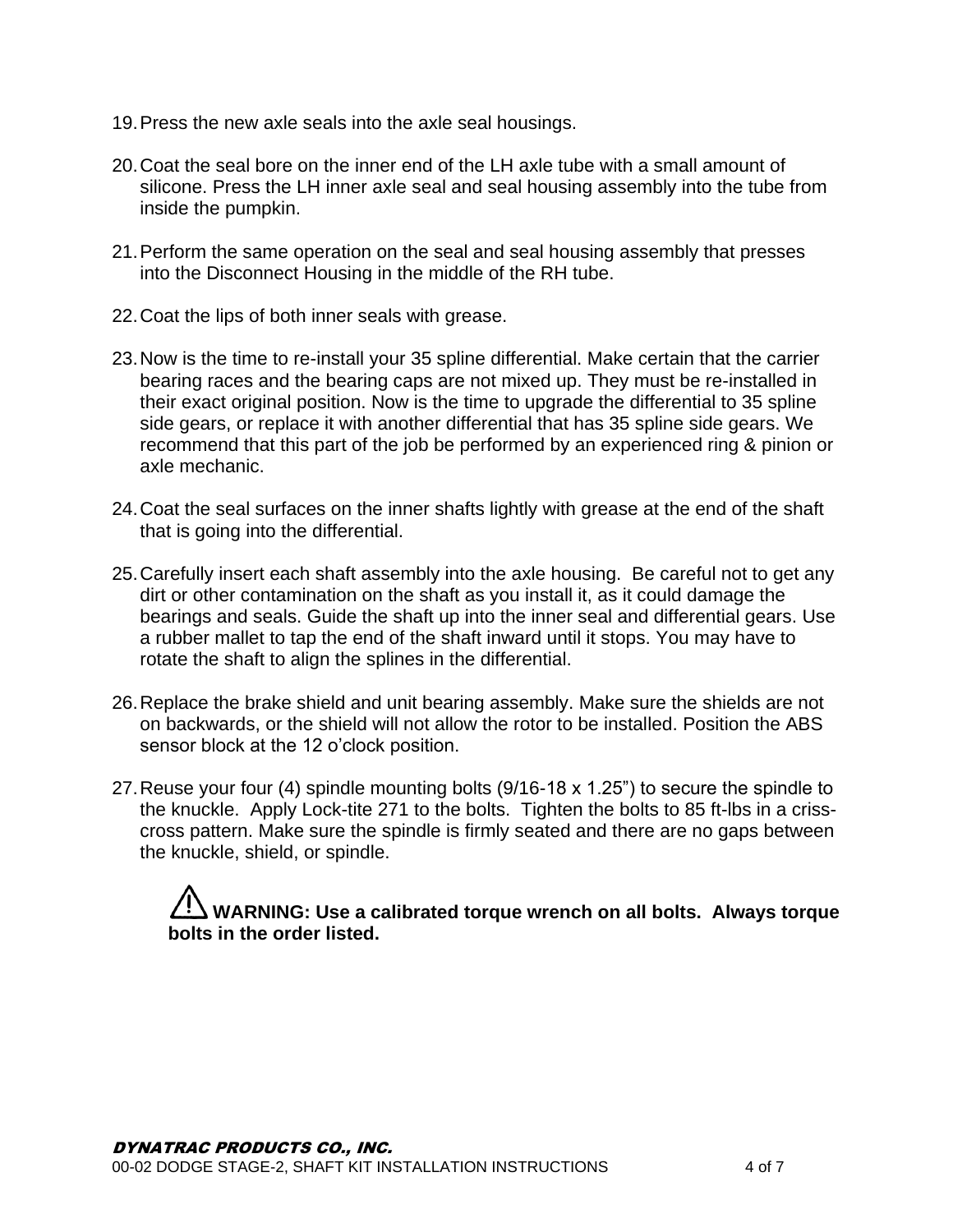28. Check the shaft assembly for some endplay in and out. There **MUST** be at least some endplay. The grease may make it difficult to feel the end play, so you may want to pry the shaft in and out several times using screwdrivers at the U-joint until you are certain that end play is present. DO NOT CONTINUE IF THERE IS NO END PLAY. Also look inside the disconnect housing. Make sure the seal is riding on the axle shaft seal surface of the RH mid-shaft.

# **WARNING: Do not continue if there is no endplay in the shaft assembly after installation. Contact Dynatrac for assistance.**

- 29.**ABS Equipped Only**: Insert the ABS Sensor into the spindle. Use the stock screw to secure it. Secure the ABS sensor wiring as it was before you removed it from the original unit bearing so that it is clear of all moving components.
- 30.Install the stock brake rotor over the outside of the wheel hub and hold it in place with two (2) lug nuts. Route the cable for the ABS sensor so it will NOT touch the inside of the rotor during vehicle operation. Rotate the rotor  $360^\circ$  to make sure that there is no interference with any other components.

# **WARNING: Make sure that the ABS sensor cable is secure and clear of the rotor.**

- 31.Put the caliper back over the rotor and secure using your original caliper bolts with some Lock-tite 271. Tighten bolts to factory specifications. Spin the rotor and make certain that the caliper has adequate clearance from the brake rotor.
- 32.Your truck was equipped with an axle disconnect mechanism in the RH axle tube. Use silicone to seal and reinstall the vacuum motor on the disconnect housing. The vacuum motor will continue to operate, but have no effect on the operation of the axle.
- 33.Put the big castle nut back on the tip of the outer shaft and tighten. Replace the cotter pin.
- 34.Install your wheels on the new hubs and tighten your lug nuts to 110 ft-lbs.
- 35.Refill the axle to the previously noted level and test drive.

**WARNING: Failure to properly refill the axle with Gear Oil can cause serious gear and bearing failure which could result in serious injury or death.**

36.Recheck bolt torque on lug nuts after test-driving.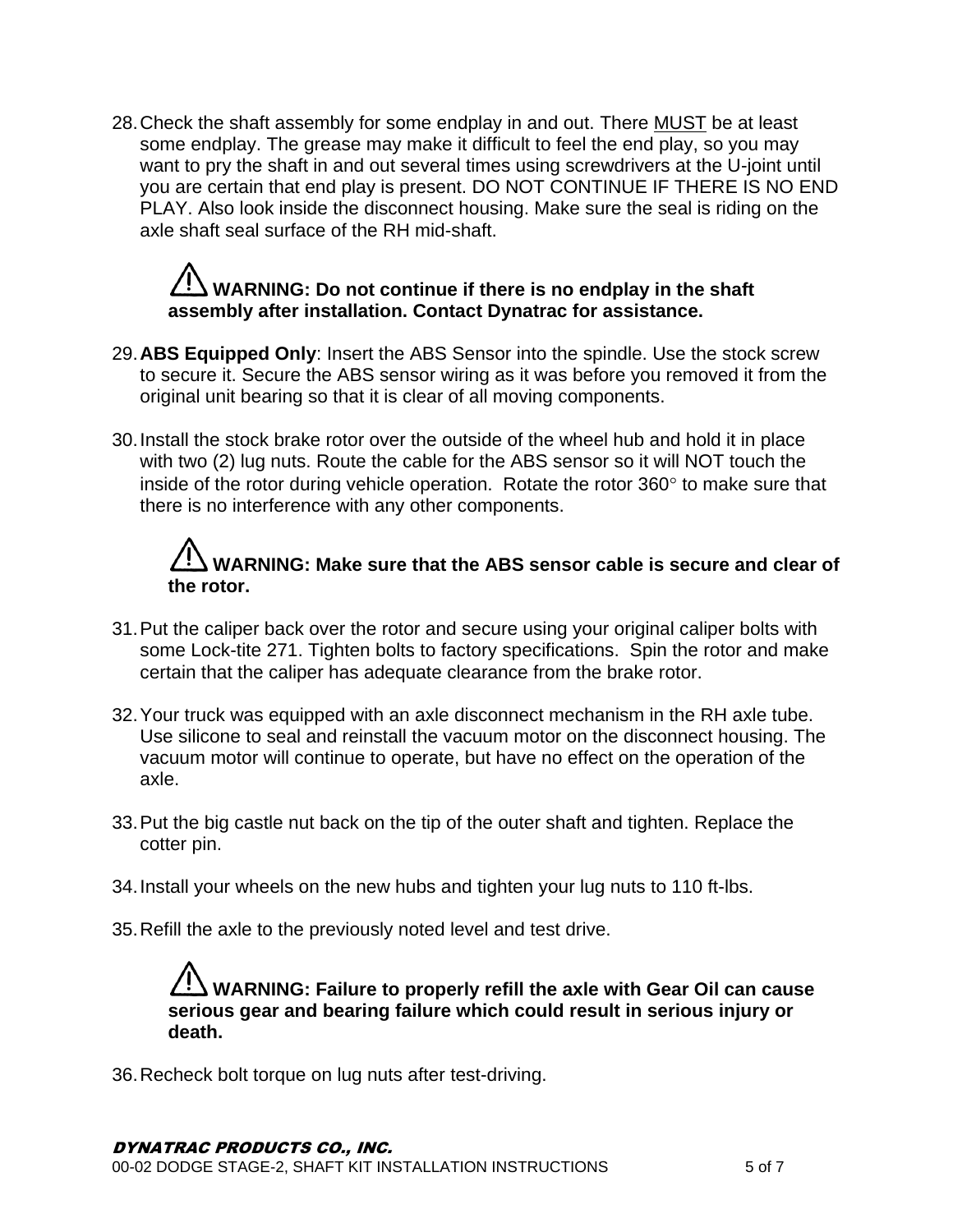- 37.Verify the proper gear oil level after a test drive.
- 38.Check the torque on your lug nuts every 500 miles.

**WARNING: Failure to check bolt and lugnut torque can cause serious accident, component failure, serious injury or death.**